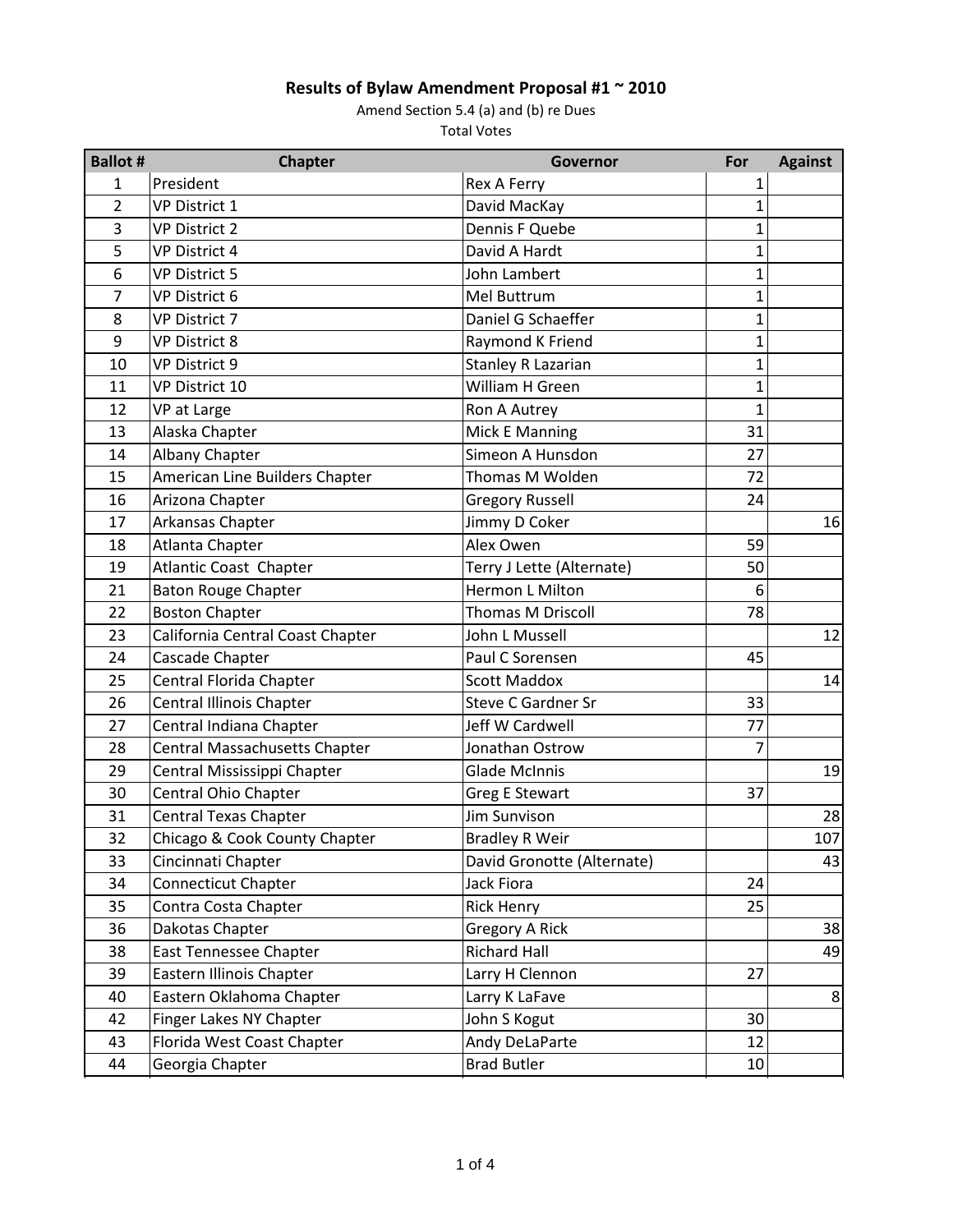| <b>Ballot #</b> | <b>Chapter</b>                            | Governor                           | For | <b>Against</b> |
|-----------------|-------------------------------------------|------------------------------------|-----|----------------|
| 46              | <b>Greater Sacramento Chapter</b>         | Richard Nogleberg (Alternate)      |     | 31             |
| 47              | <b>Gulf Coast Chapter</b>                 | Charles Freeman                    | 39  |                |
| 48              | Hawaii Chapter                            | <b>Steve T Watanabe</b>            |     | 24             |
| 49              | <b>Hudson Valley Chapter</b>              | Mr Jeffrey L Seidel                | 18  |                |
| 50              | Idaho Chapter                             | Jeff L Wheeler                     | 30  |                |
| 51              | <b>Illinois Chapter</b>                   | Daniel M Wilcox                    | 79  |                |
| 52              | <b>Inland Empire Chapter</b>              | David Peterson (Alternate)         | 32  |                |
| 53              | Intermountain Chapter                     | <b>Jim Havell</b>                  |     | 31             |
| 54              | Iowa Chapter                              | <b>Skip Perley</b>                 | 53  |                |
| 55              | Kansas Chapter                            | Doug Hague                         | 27  |                |
| 56              | Kansas City Chapter                       | Jerry W Root                       | 52  |                |
| 58              | Long Island Chapter                       | Donald Leslie Jr                   | 51  |                |
| 59              | Los Angeles County Chapter                | John S Everson                     |     | 95             |
| 60              | Louisville Chapter                        | William B Lich                     |     | 48             |
| 61              | <b>Mahoning Valley Chapter</b>            | David A Dickey                     | 16  |                |
| 62              | Maryland Chapter                          | <b>James H Cornelius</b>           | 43  |                |
| 63              | Memphis Chapter                           | David N Estes Sr                   |     | 21             |
| 64              | Michigan Chapter                          | Robert J Turner                    |     | 80             |
| 65              | Milwaukee Chapter                         | Michael Kelliher                   |     | 56             |
| 66              | Minneapolis Chapter                       | Paul Kosmides                      |     | 70             |
| 67              | Missouri Valley Line Constructors Chapter | Mitchell J Marquart                | 42  |                |
| 68              | Montana Chapter                           | James McDonald (Alternate)         | 25  |                |
| 69              | Monterey Bay California Chapter           | Frederick A Jensen                 |     | $\overline{9}$ |
| 70              | Nebraska Chapter                          | <b>Gary Demmel</b>                 |     | 30             |
| 71              | New Mexico Chapter                        | Troy Beall (Alternate)             | 21  |                |
| 72              | New York City Chapter                     | Steven Lazzaro                     | 254 |                |
| 73              | North Central Ohio Chapter                | Laverne A Wolgamott                |     | 29             |
| 74              | North Florida Chapter                     | <b>Bradley S Giles (Alternate)</b> | 20  |                |
| 75              | North Louisiana Chapter                   | <b>Kirk Davis</b>                  | 17  |                |
| 76              | North Texas Chapter                       | <b>Steve Hargrove</b>              |     | 28             |
| 77              | Northeast Louisiana Chapter               | Martin West                        | 5   |                |
| 78              | Northeastern Illinois Chapter             | Craig R Martin                     | 56  |                |
| 79              | Northeastern Line Constructors Chapter    | George Troutman                    | 39  |                |
| 80              | Northern California Chapter               | Gary R Walker                      |     | 71             |
| 81              | Northern Illinois Chapter                 | John Corsiglia                     | 26  |                |
| 82              | Northern Indiana Chapter                  | Anthony J Maloney III              |     | 52             |
| 83              | Northern New Jersey Chapter               | Neil C Vitale                      |     | 96             |
| 84              | Northern New York Chapter                 | Leo J Villeneuve                   | 12  |                |
| 85              | Northwest Line Constructors Chapter       | Gary A Tucci                       | 26  |                |
| 86              | Ohio-Michigan Chapter                     | Russ Zimmerman                     | 45  |                |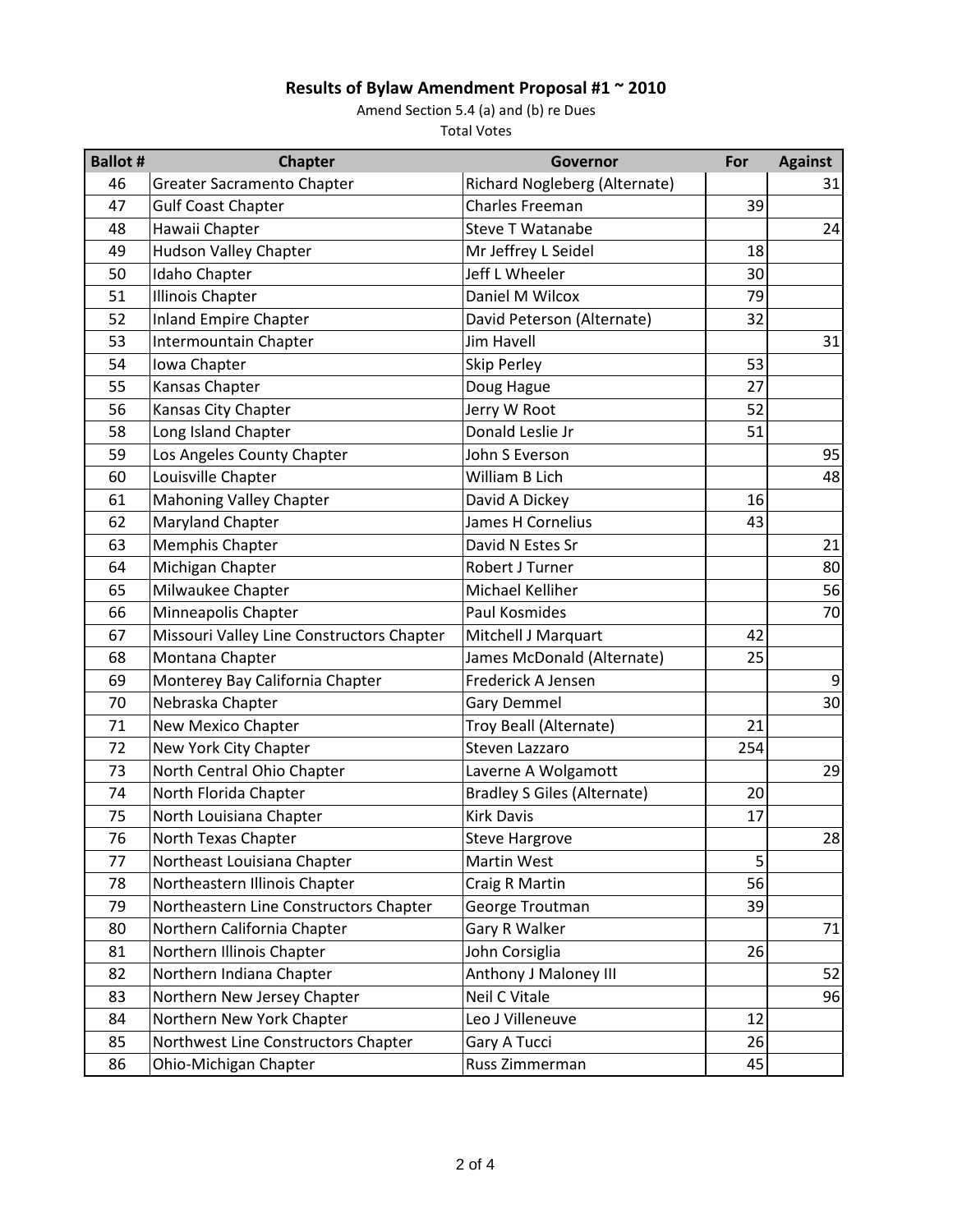| <b>Ballot #</b> | <b>Chapter</b>                                                  | Governor                     | For                     | <b>Against</b> |
|-----------------|-----------------------------------------------------------------|------------------------------|-------------------------|----------------|
| 87              | Oklahoma Chapter                                                | Stephen F Young              |                         | 23             |
| 88              | <b>Orange County Chapter</b>                                    | Robert E Meadows (Alternate) |                         | 38             |
| 89              | Oregon-Columbia Chapter                                         | George Adams                 | 65                      |                |
| 90              | Oregon-Pacific Cascade Chapter                                  | Thomas R. Kyle (Alternate)   | 43                      |                |
| 92              | <b>Puget Sound Chapter</b>                                      | Marvin D Nelson              | 69                      |                |
| 93              | <b>Quad-Cities Chapter</b>                                      | Daniel F Palmer              |                         | 20             |
| 94              | Red River Valley Chapter                                        | Marvin L Groves II           | 13                      |                |
| 95              | Redwood Empire Chapter                                          | Robert Smith                 |                         | 11             |
| 96              | Rhode Island and SE Massachusetts Chapter   Henry Kandzerski Jr |                              |                         | 8              |
| 97              | Rochester New York Chapter                                      | <b>Brian W Haas</b>          | 15                      |                |
| 98              | Rocky Mountain Chapter                                          | Francis Marcotte (Alternate) | 25                      |                |
| 99              | San Diego County Chapter                                        | Thomas L Hedges              | 41                      |                |
| 100             | San Francisco Chapter                                           | Leonard Lynch (Alternate)    |                         | 37             |
| 103             | South Florida Chapter                                           | Jonathan R Borden            | 58                      |                |
| 105             | South Texas Chapter                                             | Robert A Corbo               | 20                      |                |
| 106             | Southeast Texas Chapter                                         | Wayne Brinkmeyer             | 54                      |                |
| 107             | Southeastern Line Constructors Chapter                          | <b>Jody Shea</b>             | 18                      |                |
| 108             | Southeastern Michigan Chapter                                   | Jerry Dancey                 |                         | 40             |
| 109             | Southern Arizona                                                | John F Kostyo                | 14                      |                |
| 110             | Southern Colorado Chapter                                       | James L Peterson             | 17                      |                |
| 111             | Southern Indiana Chapter                                        | Dan Harpenau                 | 35                      |                |
| 112             | Southern Nevada Chapter                                         | Dennis F Nelson (Alternate)  |                         | 54             |
| 113             | Southern New Jersey Chapter                                     | George Brestle               | 60                      |                |
| 114             | Southern Sierras Chapter                                        | Thomas G Ispas               |                         | 27             |
| 115             | Southern Tier Chapter                                           | Lindsay T Mills              | 9                       |                |
| 117             | Southwest Washington Chapter                                    | Rocky Sharp                  | 36                      |                |
| 118             | Southwestern Line Constructors Chapter                          | Leslie W Simmons             | 25                      |                |
| 119             | St Louis Chapter                                                | Robert J Unterreiner         |                         | 74             |
| 120             | St Paul Chapter                                                 | William Lindberg (Alternate) |                         | 43             |
| 122             | Washington DC Chapter                                           | Michael D Toman              | 98                      |                |
| 124             | West Virginia & Ohio Valley Chapter                             | <b>Ted Brady</b>             | 37                      |                |
| 125             | Western Line Constructors Chapter                               | Terry Roberts (Alternate)    | 49                      |                |
| 127             | Western New York State Chapter                                  | Joseph R Pellerite           | 23                      |                |
| 128             | Western Ohio Chapter                                            | John S Frantz                | 21                      |                |
| 129             | Western Pennsylvania Chapter                                    | Robert J Bruce               | 53                      |                |
| 130             | Wisconsin Chapter                                               | Gerald W Schulz              | 53                      |                |
| 131             | Wyoming                                                         | <b>Bob Blackham</b>          | 22                      |                |
|                 |                                                                 | <b>Totals</b>                | 2,686                   | 1,480          |
|                 |                                                                 |                              | <b>Total Votes Cast</b> | 4,166          |